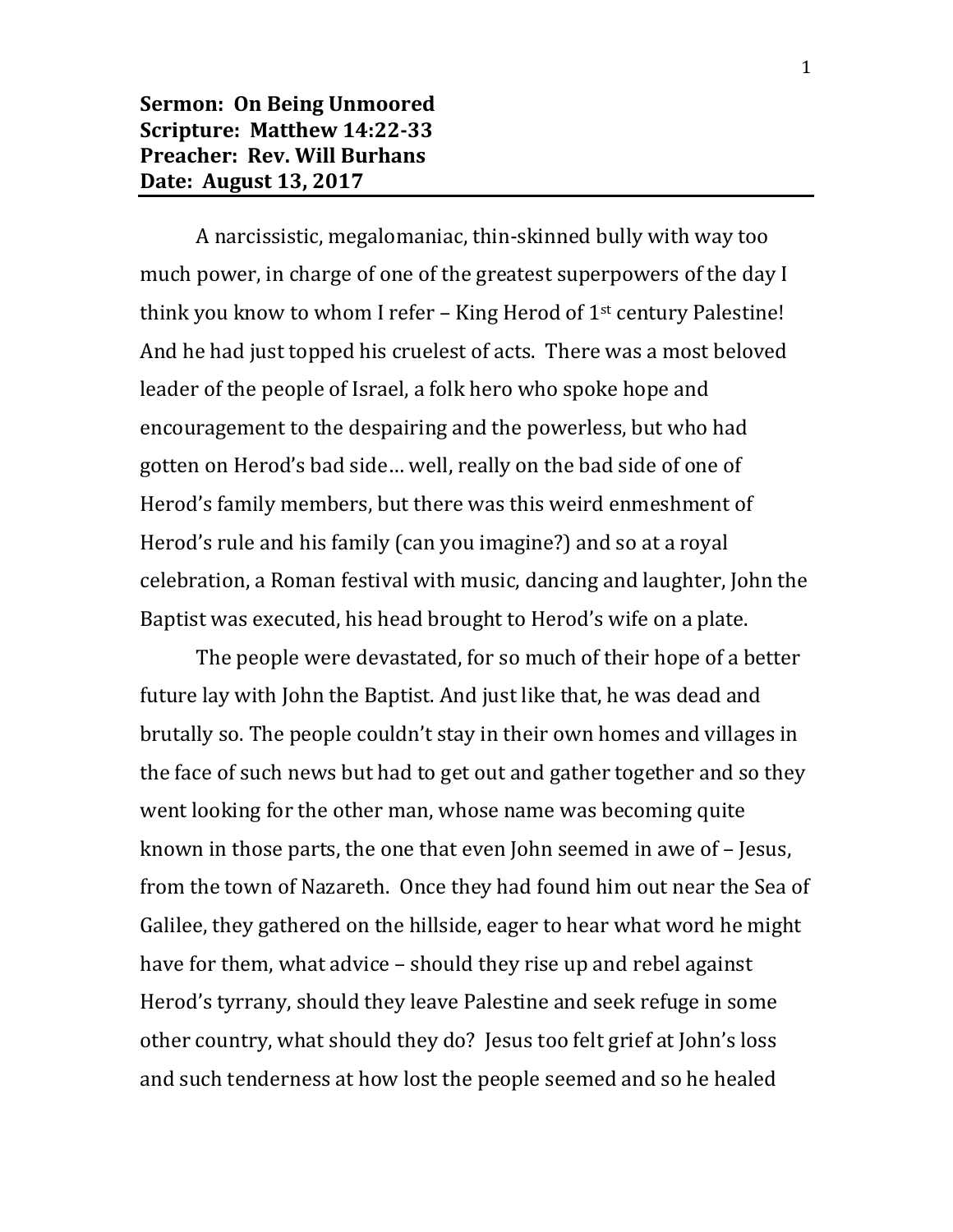some of their sick and simply encouraged them to eat together and when they seemed not to have enough to eat, he performed a miracle so that over 5000 of them could stay and eat together.

It was later that night that Jesus sent his disciples on across the Sea of Galilee while he went to a quite place to pray. And while the disciples were out in the boat the wind began to rip and the waves swelled and buffeted the boat terribly. They found themselves in a little boat in the middle of a roiling sea; a physical illustration of the roiling chaos of the time and they were desperate losing their strength and their hope and their direction? They were victims of much greater forces than they could manage, be that the wind and the sea, or Herod and the Roman Empire.

But suddenly there was Jesus. In the midst of it all. Where he couldn't possibly be. There in the middle of the sea with them, walking across the chaos of the wind and waves as a still small point of calm. It freaked the disciples out, actually, but Peter with his eyes trained on Jesus, through all that chaos released his white-knuckled grip on the side of the boat, stepped over the side and onto the water to get to Jesus. As long as his eyes and the eyes of his heart were trained on Jesus he was fine and when he got distracted and fell from his reverie and realized that he was actually doing something that was impossible to do and the fear came flooding back in, he had made himself vulnerable enough so that when Jesus reached out his hand, he could take hold of him and save him. Had he remained frozen in the pitching boat, desperately clutching the gunwale, his hands would not have been free to grab Jesus' outstretched hand; good ole Peter so full of folly but also courage. He stepped out of his little boat.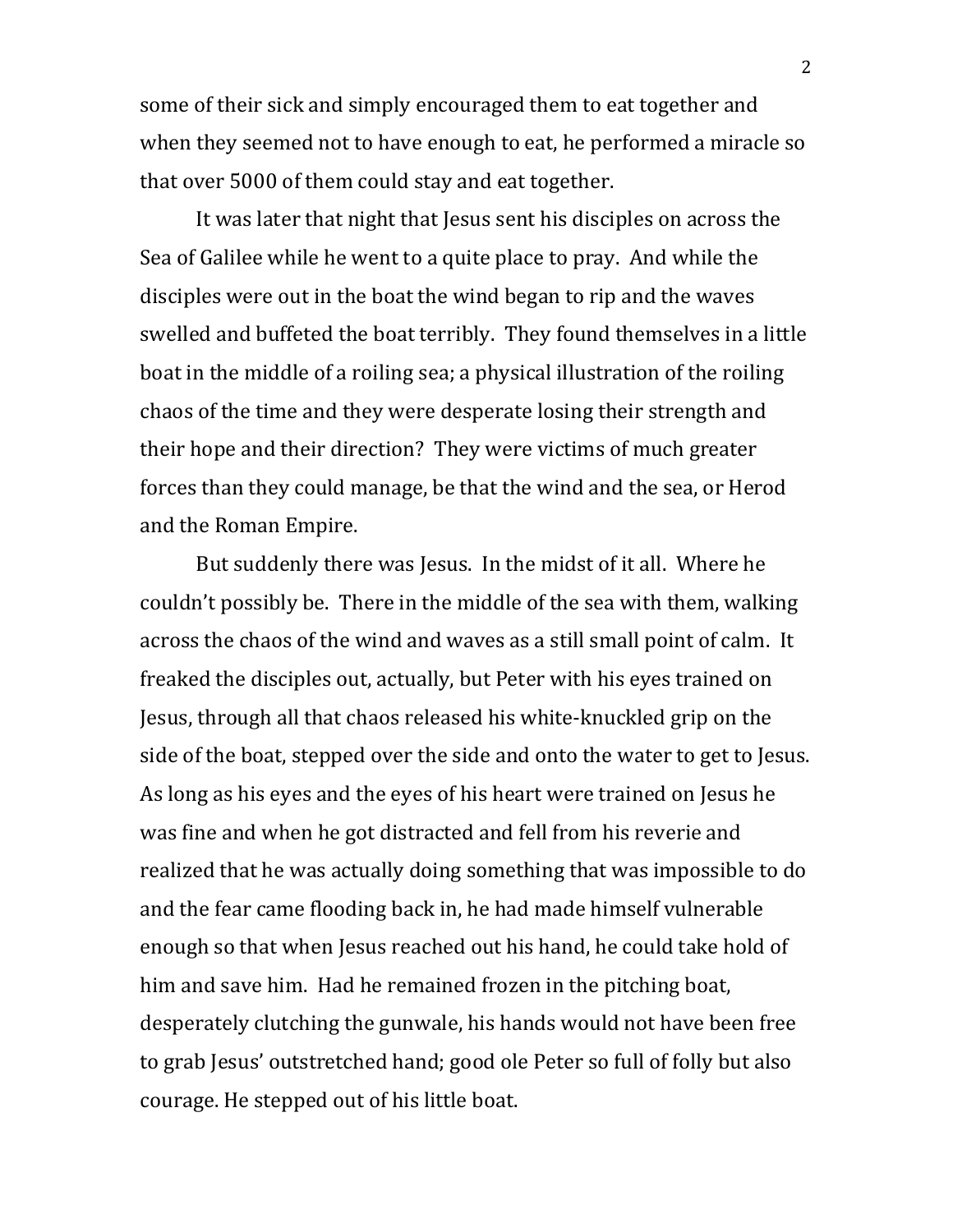We fear at times, don't we, that we will sink beneath the weight of life and so we create vessels for ourselves within which we can live and move and have our being as safely and controlled as possible. Especially those of us of greater means will do this with the insurance we buy, the savings and investments we collect, the towns we tuck into, the things we surround ourselves with, so most eventualities are covered in some way or another and we are convinced that to do otherwise is down right irresponsible. But what can be lost with white knuckle living, is the practice of trust and faith in something greater than ourselves. What can be lost is our awareness of the true need we have for the other, both the human-neighbor other and the Divine Other, God.

And so from the safety of our little boats, we look out at the rough and chaotic sea and the people drowning out there and we ponder and even argue if there is a God at all as we cling to our little boats. But interestingly for those drowning out there - if we ever for some reason or another get bucked out of the boat and find ourselves in the midst of the raging waters with them - the experience is often not "where is God in all of this" but a remarkable confirmation that God is very real and thankfully so cause otherwise all would be sunk.

There are a lot of boat metaphors available to us – When we lived in Vermont, near Lake Champlain, we were given a little 16 foot O'Day Sail Boat which we passed on to another little family up there when we moved. We kept it moored out at Converse Bay on Lake Champlain and I wasn't exactly a seasoned sailor by any means, but learned as I went and came to love it. Some days I would go out there just for the afternoon by myself, row a little dingy out to the boat, and get everything set for a couple hours of sailing. If it was really windy that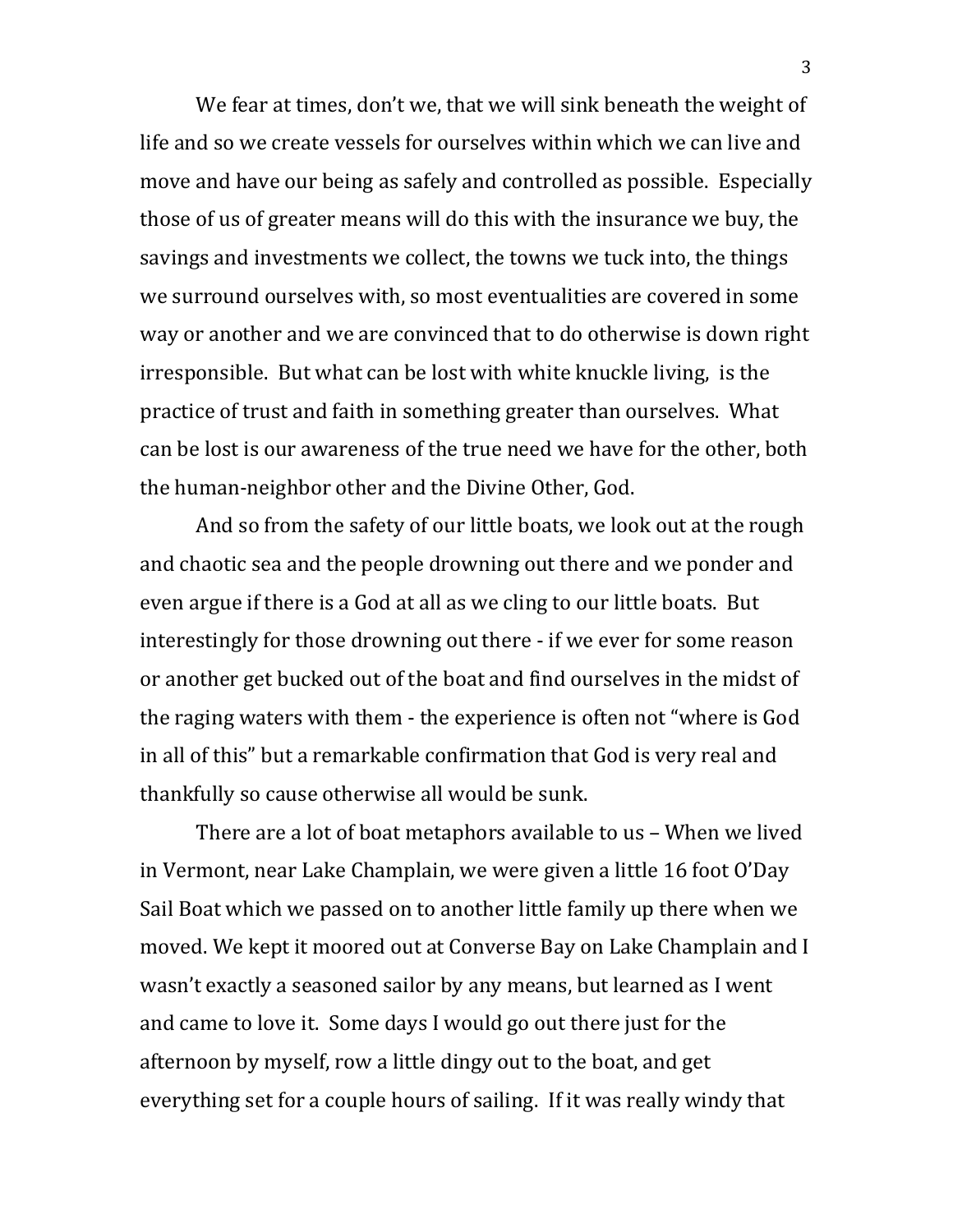particular day, and Lake Champlain can get really windy, there was a heightened level of anxiety for me – you know what they say about sailing – "hours and hours of relaxation punctuated by moments of pure terror!" Well, I felt that at times. And so when it was really windy, such that I probably shouldn't have been out there by myself, there was this moment when I would stand there in the boat looking at the bow line attached to the mooring and I had hold of the main sheet and I knew the minute I yanked that line to extend the sails the full length of the mast that the wind would start slapping that sail intensely and I'd have just a moment of time to race to the front of the boat, unclip from the mooring and clip it to the dingy so it would stay there, and then jump back to the main sheet and tiller and navigate myself into the wind so that I could sail out of and away from in between the boats safely, also lowering the rudder once I was far enough out for it not to hit ground! When I finally got away from the other boats with rudder down and the sail positioned so that the wind filled the sails and propelled me forward… there was no better feeling the world than that initial cruising out into the middle of lake – the sail going quiet and the hull keeling up and cutting through the water and the journey begun.

But still there was a moment , when I was standing there in a safely moored boat that I would think to myself, maybe it's a little too much for me today and you know this isn't so bad just staying safely moored. I could just sit here, sun a little bit, and swim out from the boat and enjoy myself here. Then I know I'd be safe, then there's be no way I could hit another boat or keel over or get caught in a later afternoon storm and I know all would be well. But of course then so much was lost by staying moored…